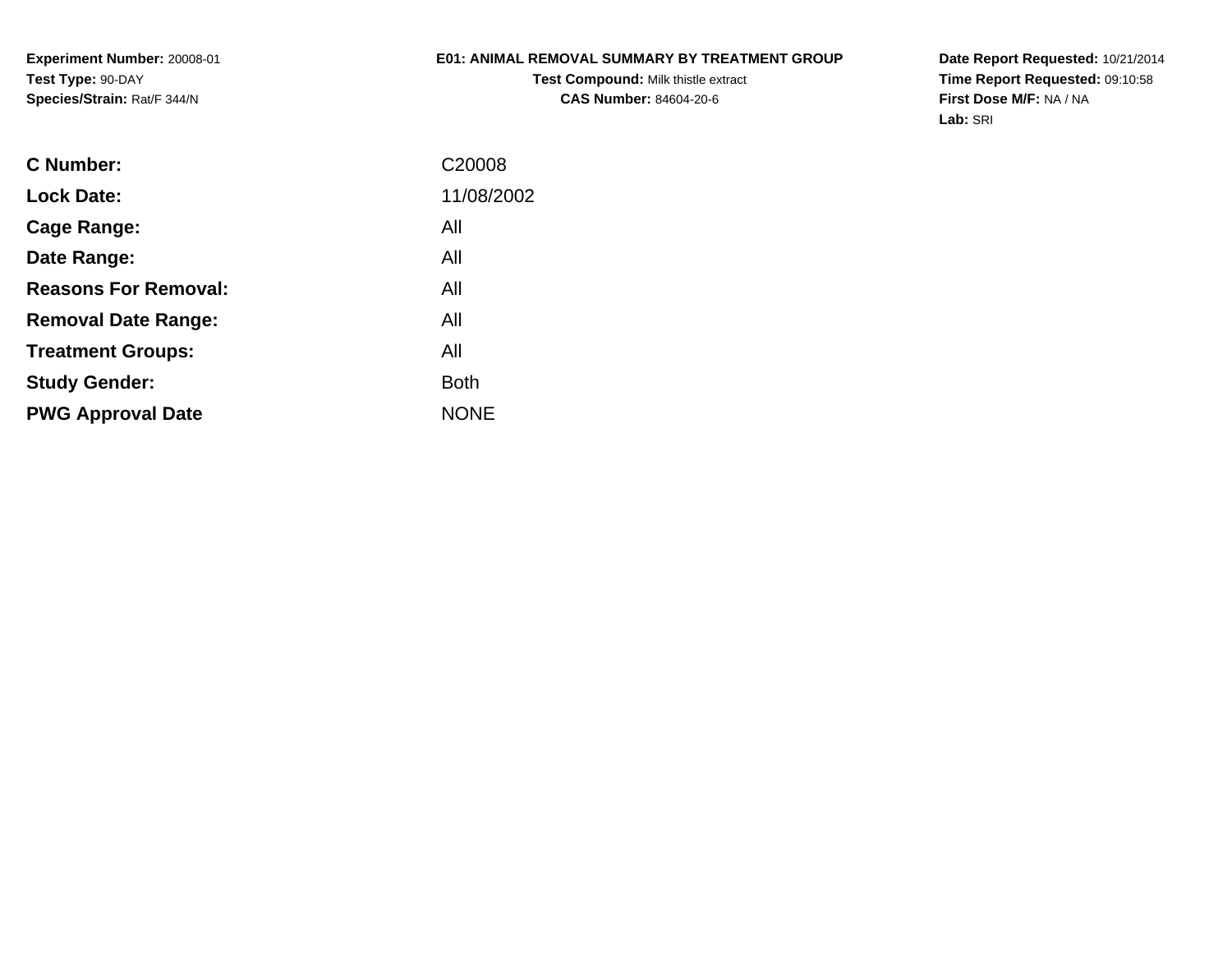# **E01: ANIMAL REMOVAL SUMMARY BY TREATMENT GROUP**

**Test Compound:** Milk thistle extract**CAS Number:** 84604-20-6

**Date Report Requested:** 10/21/2014 **Time Report Requested:** 09:10:58**First Dose M/F:** NA / NA**Lab:** SRI

#### **MALE**

| <b>TREATMENT</b>             | <b>Terminal</b><br><b>Sacrifice</b> |
|------------------------------|-------------------------------------|
| $\overline{0}$<br><b>PPM</b> | 10                                  |
| 3125 PPM                     | 10                                  |
| 6250 PPM                     | 10                                  |
| 12500 PPM                    | 10                                  |
| 25000 PPM                    | 10                                  |
| 50000 PPM                    | 10                                  |
| <b>TOTAL</b>                 | 60                                  |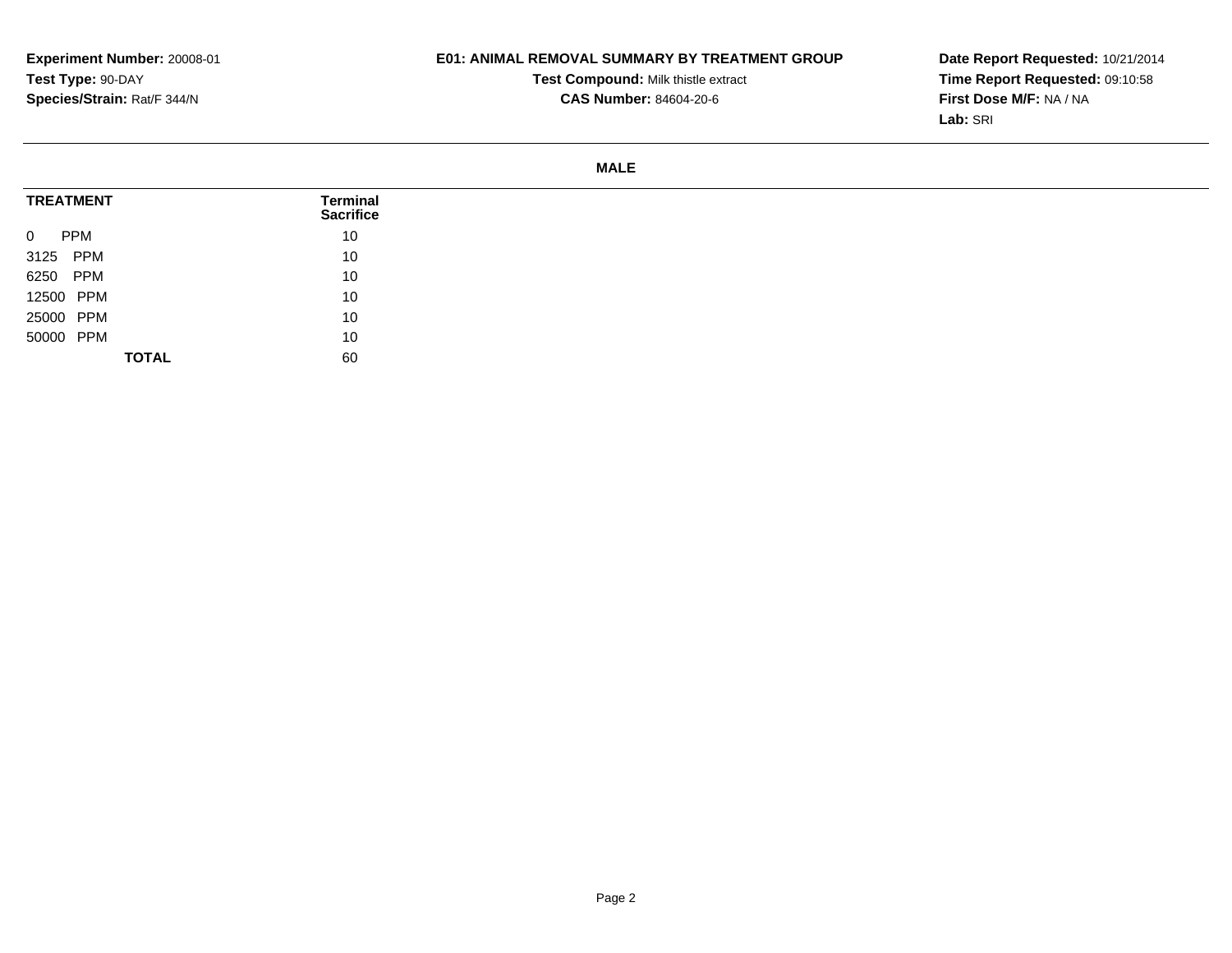**Experiment Number:** 20008-01**Test Type:** 90-DAY**Species/Strain:** Rat/F 344/N

# **E01: ANIMAL REMOVAL SUMMARY BY TREATMENT GROUP**

**Test Compound:** Milk thistle extract**CAS Number:** 84604-20-6

\*\*\*END OF MALE DATA\*\*\*

**Date Report Requested:** 10/21/2014**Time Report Requested:** 09:10:58**First Dose M/F:** NA / NA**Lab:** SRI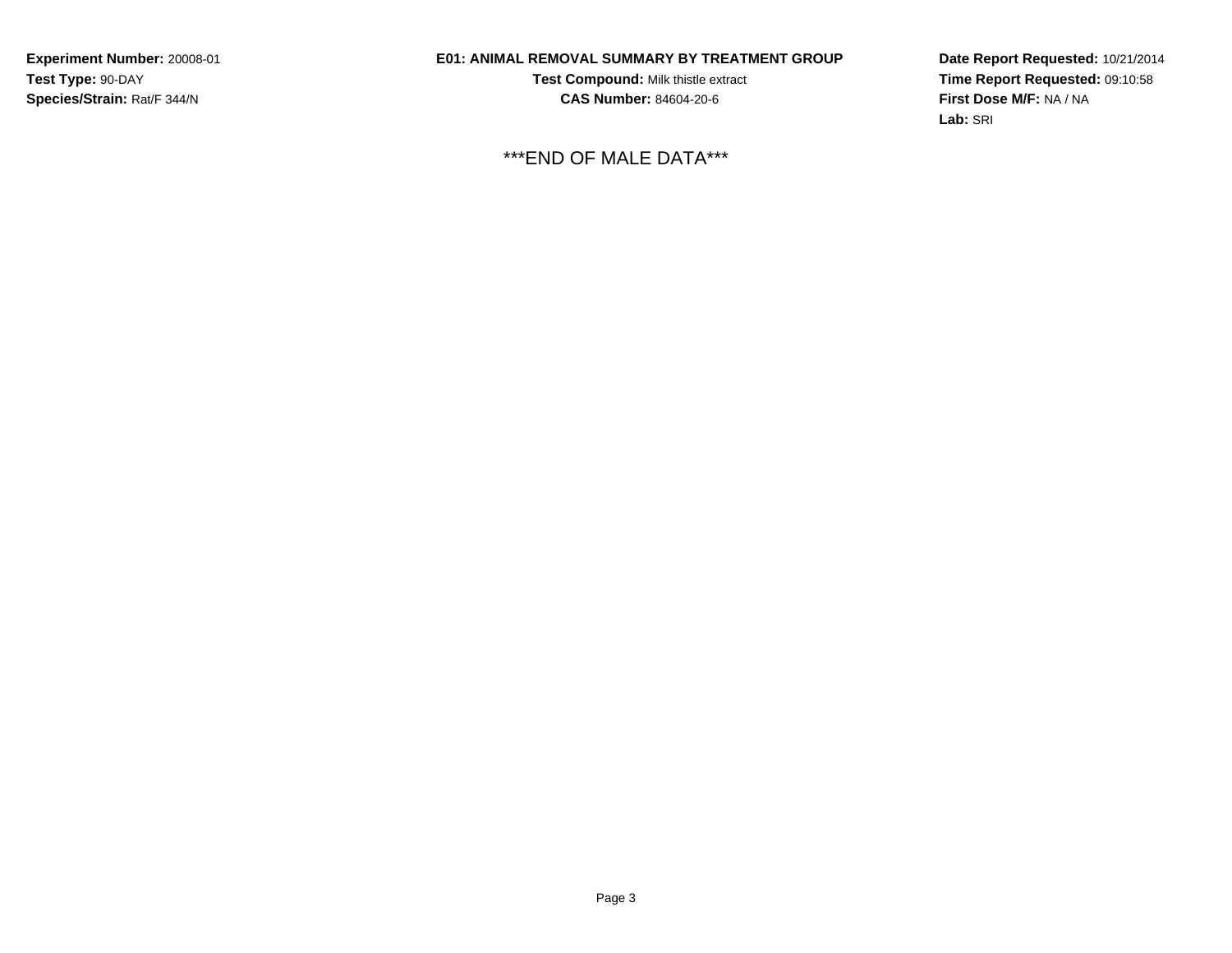# **E01: ANIMAL REMOVAL SUMMARY BY TREATMENT GROUP**

**Test Compound:** Milk thistle extract

**Date Report Requested:** 10/21/2014 **Time Report Requested:** 09:10:58**First Dose M/F:** NA / NA**Lab:** SRI

# **CAS Number:** 84604-20-6

#### **FEMALE**

| <b>TREATMENT</b>             | Terminal<br><b>Sacrifice</b> |
|------------------------------|------------------------------|
| <b>PPM</b><br>$\overline{0}$ | 10                           |
| 3125 PPM                     | 10                           |
| 6250 PPM                     | 10                           |
| 12500 PPM                    | 10                           |
| 25000 PPM                    | 10                           |
| 50000 PPM                    | 10                           |
| <b>TOTAL</b>                 | 60                           |